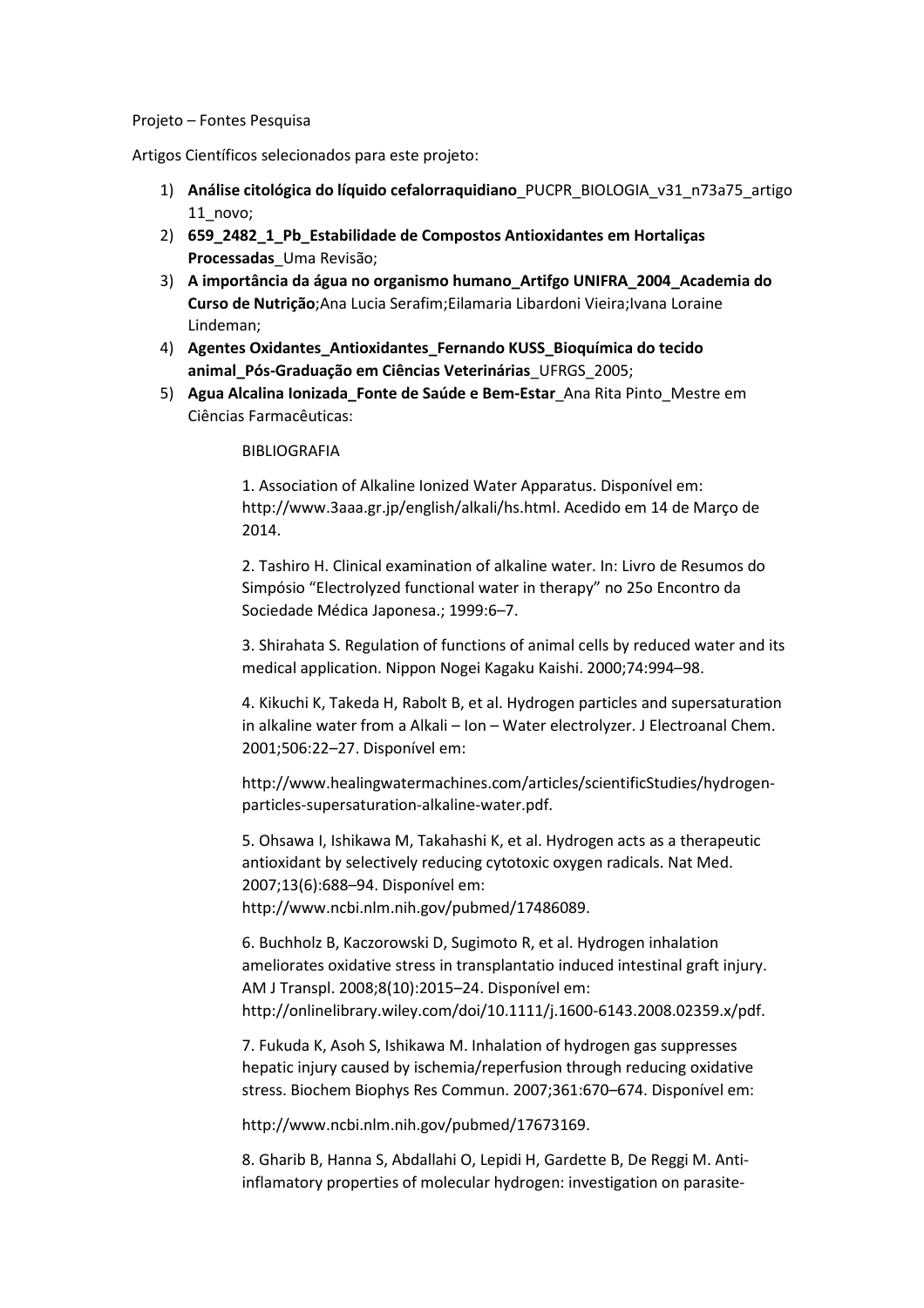induced liver inflammation. C R Acad Sci III. 2001;324(8):719–24. Disponível em:

http://www.ncbi.nlm.nih.gov/pubmed/11510417.

9. Ohta S. Recent progress toward hydrogen medicine: potential of molecular hydrogen for preventive and therapeutic applications. Curr Pharm Des. 2011;17(22):2241–52. Disponível em:

http://www.ncbi.nlm.nih.gov/pmc/articles/PMC3257754/pdf/CPD-17- 2241.pdf.

10. Huang C, Kawamura T, Toyoda Y, Nakao A. Recent advances in hydrogen research as a therapeutic medical gas. Free Radic Res. 2010;44(9):971–82. Disponível em: http://www.ncbi.nlm.nih.gov/pubmed/20815764.

11. Zhang J, Liu C, Zhou L, et al. A review of hydrogen as a new medical therapy. Hepatogastroenterology. 2012;59(116):1026–32. Disponível em: http://www.ncbi.nlm.nih.gov/pubmed/22328284.

12. Hong Y, Chen S, Zhang J. Hydrogen as a selective antioxidant: a review of clinical and experimental studies. J Int Med Res. 2010;38(6):1893–903. Disponível em: http://www.ncbi.nlm.nih.gov/pubmed/21226992.

13. Ohta S. Hydrogen gas and hydrogen water act as a therapeutic and preventive antioxidant with a novel concept. Nihon Ronen Igakkai Zasshi. 2008;45(4):355–62. Disponível em:

https://www.jstage.jst.go.jp/article/geriatrics/45/4/45\_4\_439/\_pdf.

14. Dixon B, Tang J, Zhang J. The evolution of molecular hydrogen: a noteworthy potential therapy with clinical significance. Med Gas Res. 2013;3(1):10. Disponível em:

http://www.ncbi.nlm.nih.gov/pmc/articles/PMC3660246/pdf/2045-9912-3- 10.pdf.

15. Shirahata S, et al., eds. Reduced Water for Prevention of Diseases. In: Animal Cell Technology: Basic & Applied Aspects. Volume 12. Kluwer Academic Publishers; 2002:25–30.

16. Hamasaki T, Kashiwagi T, Imada T, et al. Kinetic analysis of superoxide anion radical-scavenging and hydroxyl radical-scavenging activities of platinum nanoparticles. Langmuir. 2008;24(14):7354–64. Disponível em:

http://www.ncbi.nlm.nih.gov/pubmed/18553993.

17. Yan H, Kashiwaki T, Shirahata S. The neuroprotective effects of electrolyzed reduced water and its model water containing molecular hydrogen and Pt nanoparticles. BMC Proc. 2008;5(8):69. Disponível em:

http://www.ncbi.nlm.nih.gov/pmc/articles/PMC3285010/pdf/1753-6561-5-S8- P69.pdf.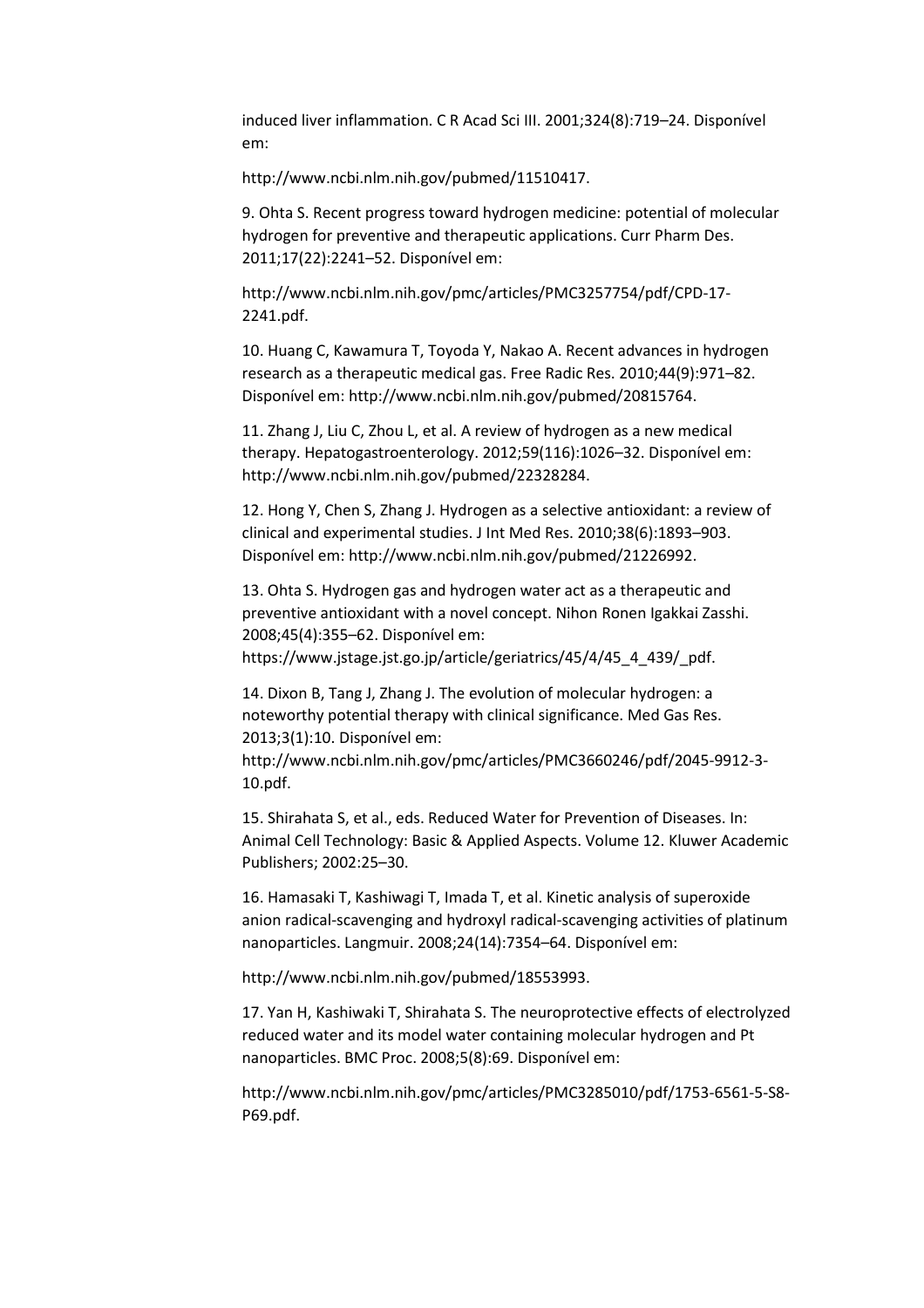18. Shirahata S, Kabayama S, Nakano M, et al. Electrolyzed-reduced water scavenges active oxygen species and protects DNA from oxidative damage. Biochem Biophys Res Commun. 1997;234(1):269–74. Disponível em:

http://www.ncbi.nlm.nih.gov/pubmed/9169001.

19. Lee M, Kim Y, Ryoo K, Lee Y, Park E. Electrolyzed-reduced water protects against oxidative damage to DNA, RNA, and protein. Appl Biochem Biotechnol. 2006;135(2):133–44. Disponível em: http://www.ncbi.nlm.nih.gov/pubmed/17159237.

20. Ryuhei N, Kiichiro T, Yoshinori K, et al. Electrolyzed reduced water supplemented with platinum nanoparticles suppresses promotion of two-stage cell transformation. Cytotechnology. 2005;47:97–105. Disponível em:

http://www.ncbi.nlm.nih.gov/pmc/articles/PMC3449822/pdf/10616\_2005\_Art icle\_3759.pdf.

21. Ye J, Li Y, Hamasaki T, et al. Inhibitory Effect of Electrolyzed Reduced Water on Tumor Angiogenesis. Biol Pharm Bull. 2008;31(1):19–26. Disponível em: https://www.jstage.jst.go.jp/article/bpb/31/1/31\_1\_19/\_pdf.

22. Tsai C-F, Hsu Y-W, Chen W-K, Ho Y-C, Lu F-J. Enhanced induction of mitochondrial damage and apoptosis in human leukemia HL-60 cells due to electrolyzed-reduced water and glutathione. Biosci Biotechnol Biochem. 2009;73(2):280–7. Disponível em:

https://www.jstage.jst.go.jp/article/bbb/73/2/73\_80413/\_pdf.

23. Nakao A, Toyoda Y, Sharma P, Evans M, Guthrie N. Effectiveness of Hydrogen Rich Water on Antioxidant Status of Subjects with Potential Metabolic Syndrome - An Open Label Pilot Study. J Clin Biochem Nutr. 2010;46:140–9. Disponível em:

http://www.ncbi.nlm.nih.gov/pmc/articles/PMC2831093/pdf/jcbn-46-140.pdf.

24. Hashimoto M, Katakura M, Nabika T, et al. Effects of hydrogen-rich water on abnormalities in a SHR.Cg-Leprcp/NDmcr rat - a metabolic syndrome rat model. Med Gas Res. 2011;1(26). Disponível em:

http://www.ncbi.nlm.nih.gov/pmc/articles/PMC3231949/pdf/2045-9912-1- 26.pdf.

25. Song G, Li M, Sang H, et al. Hydrogen-rich water decreases serum LDLcholesterol levels and improves HDL function in patients with potential metabolic syndrome. J Lipid Res. 2013;54(7):1884–93. Disponível em:

http://www.ncbi.nlm.nih.gov/pubmed/23610159.

26. Shirahata S, Takeki H, Teruya K. Advanced research on the health benefit of reduced water. Trends Food Sci Technol. 2012;23:124–131. Disponível em: http://www.scribd.com/doc/139395770/Advanced-Electrolyzed-waterresearch.

27. Li Y, Hamasaki T, Nakamichi N, et al. Suppressive effects of electrolyzed reduced water on alloxan-induced apoptosis and type 1 diabetes mellitus.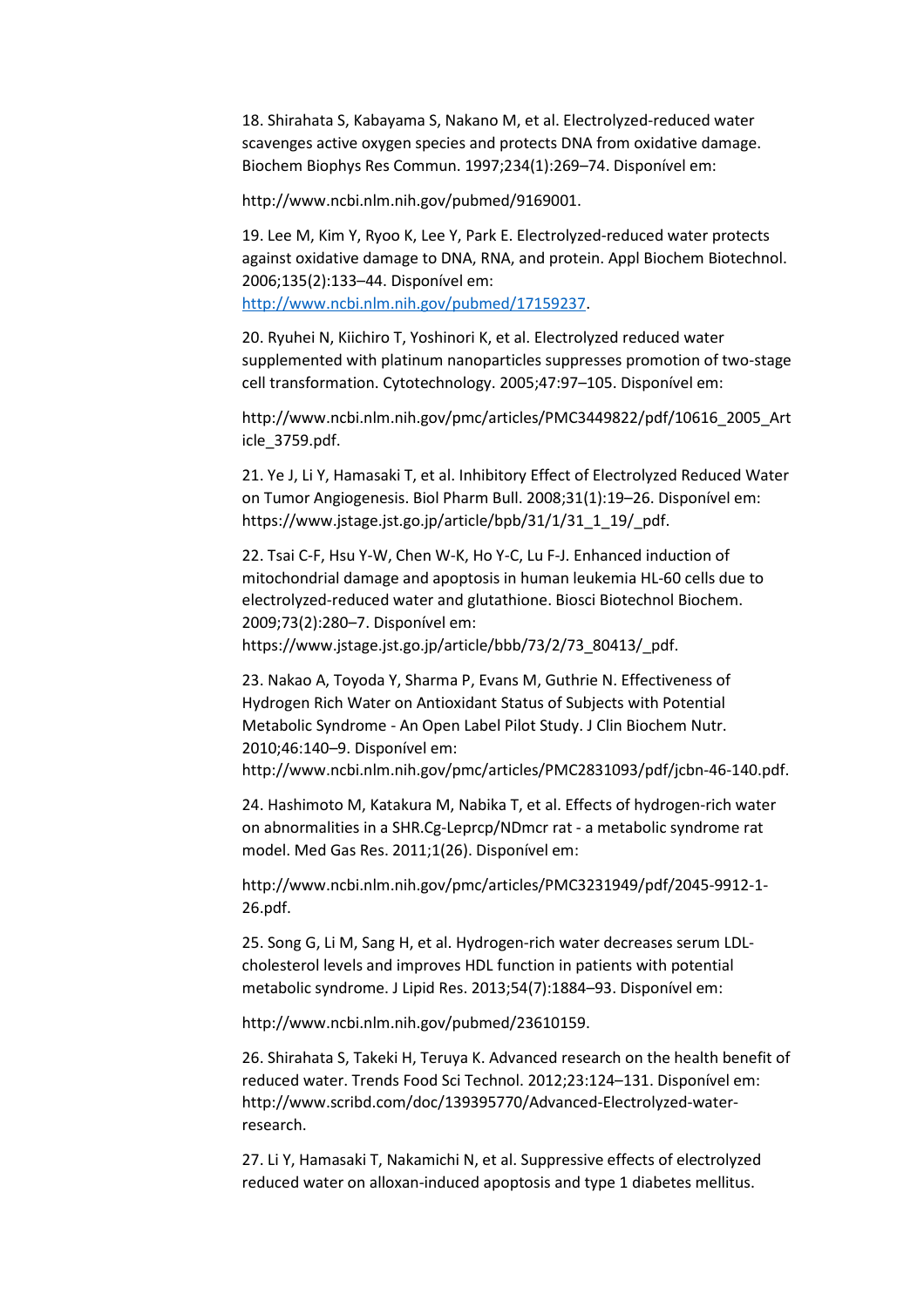Cytotechnology. 2011;63:119–131. Disponível em: http://link.springer.com/article/10.1007/s10616-010-9317-6#page-1.

28. Li Y, Teruya K, Katakura Y, et al. Effect of reduced water on the apoptotic cell death triggered by oxidative stress in pancreatic beta HIT-T15 cell. Anim Cell Technol Meets Genomics. 2005;2:121–124. Disponível em:

http://link.springer.com/chapter/10.1007/1-4020-3103-3\_21#page-1.

29. Kim M, Jung K, Uhm Y, Leem K, Kim H. Preservative effect of electrolyzed reduced water on pancreatic beta-cell mass in diabetic db/db mice. Biol Pharm Bull. 2007;30(2):234–6. Disponível em:

https://www.jstage.jst.go.jp/article/bpb/30/2/30\_2\_234/\_pdf.

30. Li Y, Nishimura T, Teruya K, et al. Protective mechanism of reduced water against alloxan-induced pancreatic beta-cell damage: Scavenging effect against reactive oxygen species. Cytotechnology. 2002;40:139–149. Disponível em:

http://www.ncbi.nlm.nih.gov/pmc/articles/PMC3449533/pdf/10616\_2004\_Art icle\_5117352.pdf.

31. Jin D, Ryu S, Kim H, et al. Anti-diabetic effect of alkaline-reduced water on OLETF rats. Biosci Biotechnol Biochem. 2006;70(1):31–7. Disponível em: https://www.jstage.jst.go.jp/article/bbb/70/1/70\_1\_31/\_pdf.

32. Kim M-J, Kim HK. Anti-diabetic effects of electrolyzed reduced water in streptozotocin-induced and genetic diabetic mice. Life Sci. 2006;79(24):2288– 92. Disponível em:

http://www.sciencedirect.com/science/article/pii/S0024320506005923.

33. Oda M, Kusumoto K, Teruya K, et al. Electrolyzed and natural reduced water exhibit insulin-like activity on glucose uptake into muscle cells and adipocytes. Anim Cell Technol Prod from Cells, Cells as Prod. 2002:425–7. Disponível em:

http://link.springer.com/chapter/10.1007/0-306-46875-1\_90#page-1.

34. Oda M, Kusumoto K, Teruya K, et al. Electrolyzed and Natural Reduced Water Exhibit Insulin-Like Activity on Glucose Uptake into Muscle Cells and Adipocytes. In: A Bernard et al, ed. Animal Cell Technology: Products from Cells, Cells as Products. Kluwer Academic Publishers; 2002:425–427. Disponível em: http://link.springer.com/chapter/10.1007/0-306-46875-1\_90.

35. Kajiyama S, Hasegawa G, Asano M, et al. Supplementation of hydrogen-rich water improves lipid and glucose metabolism in patients with type 2 diabetes or impaired glucose tolerance. Nutr Res. 2008;28(3):137–43. Disponível em:

http://www.ncbi.nlm.nih.gov/pubmed/19083400.

36. Gadek Z, Hamasaki T, Shirahata S. "Nordenau phenomenon" - application of natural reduced water to therapy. Follow-up study upon 411 diabetes patients. In: Animal Cell Technology: Basic & Applied Aspects. Volume 15.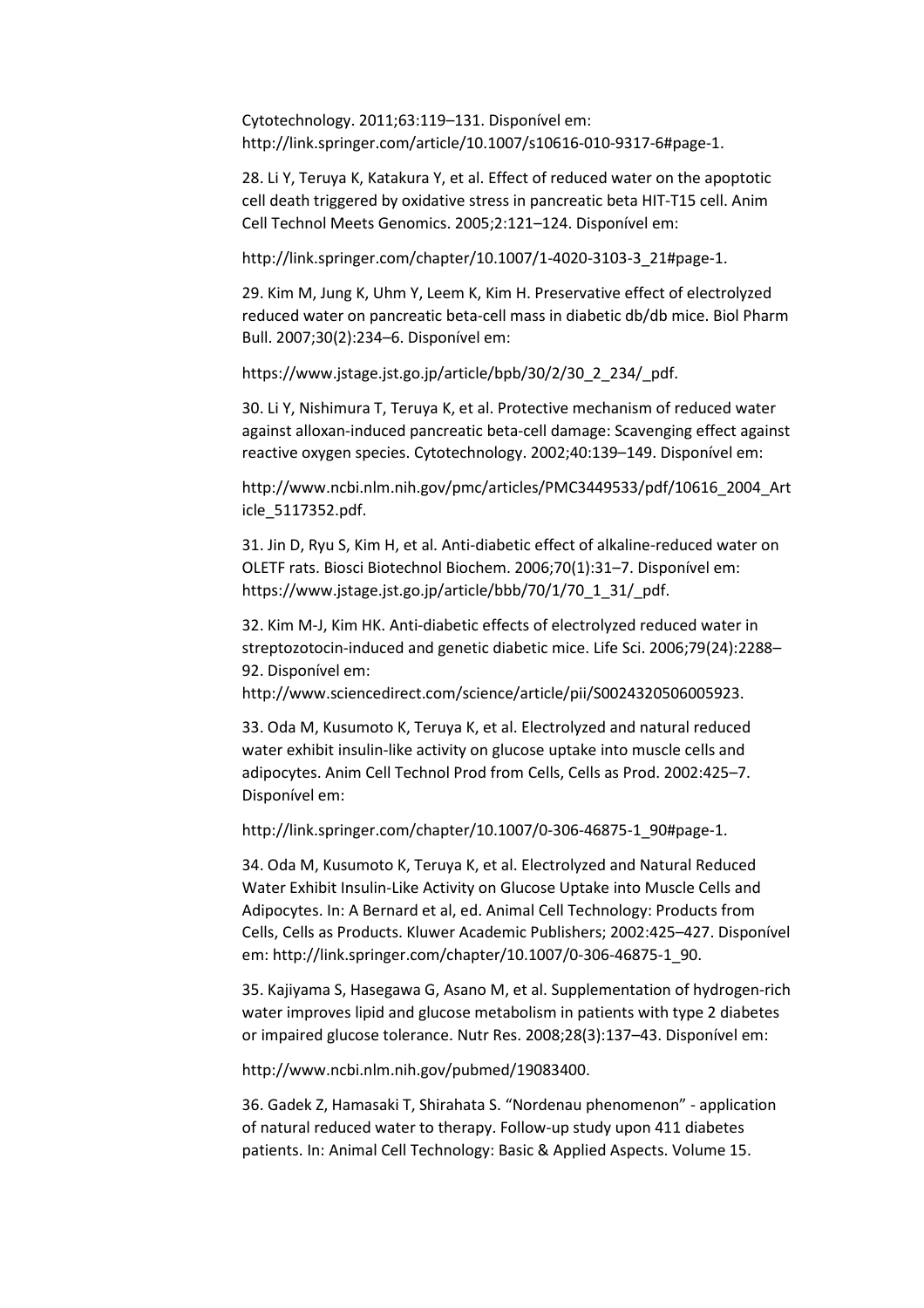Springer Netherlands; 2009:265–271. Disponível em: http://link.springer.com/chapter/10.1007/978-1-4020-9646-4\_41#page-1.

37. Gadek Z, Yuping L, Shirahata S. Influence of natural reduced water on relevant tests parameters and reactive oxygen species concentration in blood of 320 diabetes patients in the prospective observation procedure. In: Animal Cell Technology: Basic & Applied Aspects. Volume 14. Springer Netherlands; 2006:377–85. Disponível em: http://link.springer.com/chapter/10.1007/1- 4020-4457-7\_51#page-1.

38. Kang K-M, Kang Y-N, Choi I-B, et al. Effects of drinking hydrogen-rich water on the quality of life of patients treated with radiotherapy for liver tumors. Med Gas Res. 2011;1(11). Disponível em:

http://www.ncbi.nlm.nih.gov/pmc/articles/PMC3231938/pdf/2045-9912-1- 11.pdf.

39. Fujita K, Seike T, Yutsudo N, Ohno M, Yamada H. Hydrogen in Drinking Water Reduces Dopaminergic Neuronal Loss in the 1-methyl-4-phenyl-1,2,3,6 tetrahydropyridine Mouse Model of Parkinson's Disease. PLoS One. 2009;4(9). Disponível em:

http://www.ncbi.nlm.nih.gov/pmc/articles/PMC2747267/pdf/pone.0007247.p df.

40. Gu Y, Huang C-S, Inoue T, et al. Drinking Hydrogen Water Ameliorated Cognitive Impairment in Senescence-Accelerated Mice. J Clin Biochem Nutr. 2010;46:269–276. Disponível em:

http://www.ncbi.nlm.nih.gov/pmc/articles/PMC2872234/pdf/jcbn-46-269.pdf.

41. Fu Y, Ito M, Fujita Y, et al. Molecular hydrogen is protective against 6 hydroxydopamine-induced nigrostriatal degeneration in a rat model of Parkinson's disease. Neurosci Lett. 2009;453(2):81–5. Disponível em:

http://www.ncbi.nlm.nih.gov/pubmed/19356598.

42. Sato Y, Kajiyama S, Amano A, et al. Hydrogen-rich pure water prevents superoxide formation in brain slices of vitamin C-depleted SMP30/GNL knockout mice. Biochem Biophys Res Commun. 2008;375(3):346–50. Disponível em:

http://www.ncbi.nlm.nih.gov/pubmed/18706888.

43. Ohsawa I, Nishimaki K, Yamagata K, Ishikawa M, Ohta S. Consumption of hydrogen water prevents atherosclerosis in apolipoprotein E knockout mice. Biochem Biophys Res Commun. 2008;377(4):1195–8. Disponível em:

http://www.ncbi.nlm.nih.gov/pubmed/18996093.

44. Ekuni D, Tomofuji T, Endo Y, et al. Hydrogen-rich water prevents lipid deposition in the descending aorta in a rat periodontitis model. Arch Oral Biol. 2012;57(12):1615–22. Disponível em: http://www.ncbi.nlm.nih.gov/pubmed/22607937.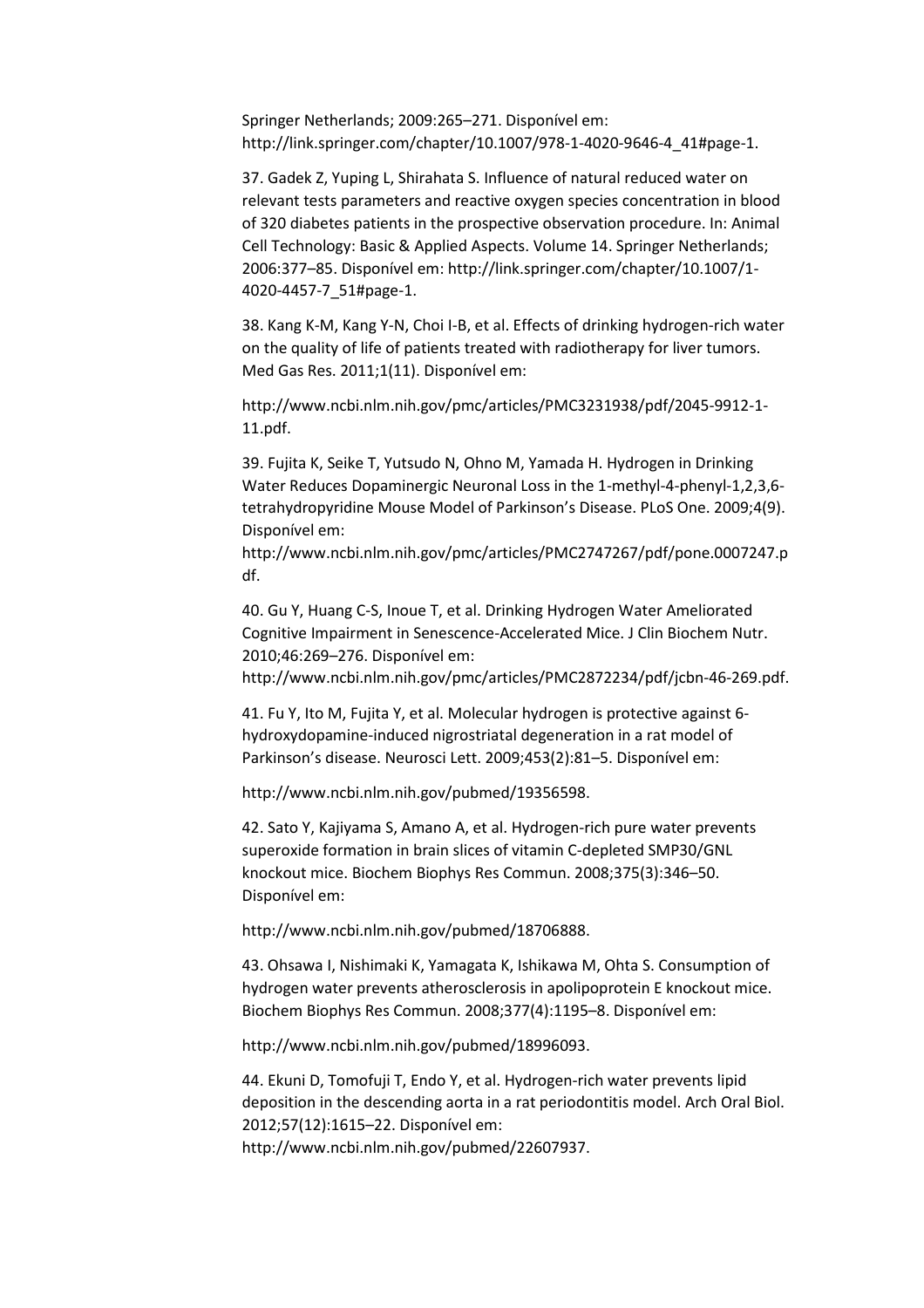45. Ishibashi T, Sato B, Rikitake M, et al. Consumption of water containing a high concentration of molecular hydrogen reduces oxidative stress and disease activity in patients with rheumatoid arthritis: an open-label pilot study. Med Gas Res. 2012;2(27). Disponível em:

http://www.ncbi.nlm.nih.gov/pmc/articles/PMC3563451/pdf/2045-9912-2- 27.pdf.

46. Kato S, Saitoh Y, Iwai K, Miwa N. Hydrogen-rich electrolyzed warm water represses wrinkle formation against UVA ray together with type-I collagen production and oxidative-stress diminishment in fibroblasts and cell-injury prevention in keratinocytes. J Photochem Photobiol B. 2012;106:24–33. Disponível em: http://www.ncbi.nlm.nih.gov/pubmed/22070900.

47. Sergej O. Drinks with alkaline negative oxidative reduction potential improve exercise performance in physically active men and women: Doubleblind, randomized, placebo-controlled, cross-over trial of efficacy and safety. Serb J Sport Sci. 2011;3. Disponível em: http://www.sjsssportsacademy.edu.rs/archive/details/full/drinks-with-alkaline-negativeoxidative-reduction-potential-improve-exercise-performance-in-physicallyactive-men-and-women-double-blind-randomized-placebo-controlled-crossover-trial-of-efficacy-and-safety-223.html.

48. Aoki K, Nakao A, Adachi T, Matsui Y, Miyakawa S. Pilot study: Effects of drinking hydrogen-rich water on muscle fatigue caused by acute exercise in elite athletes. Med Gas Res. 2012;2(12). Disponível em:

http://www.ncbi.nlm.nih.gov/pmc/articles/PMC3395574/pdf/2045-9912-2- 12.pdf.

49. Ignacio RMC, Kang T-Y, Kim C-S, et al. Anti-obesity Effect of Alkaline Reduced Water in High Fat-Fed Obese Mice. Biol Pharm Bull. 2013;36(7):1052– 9. Disponível em: https://www.jstage.jst.go.jp/article/bpb/36/7/36\_b12- 00781/\_pdf.

50. Abraham GE, Flechas JD. The effect of daily consumption of 2 liters of electrolyzed water for 2 months on body composition and several physiological parameters in four obese subjects: A preliminary report. Orig Internist. 2011;18(3):96–106. Disponível em: http://www.clintpublication.com/documents/September\_OI\_2011.pdf.

51. Huang K, Yang C, Hsu S, et al. Electrolyzed-reduced water reduced hemodialysis-induced erythrocyte impairment in end-stage renal disease patients. Kidney Int. 2006;70(2):391–8. Disponível em: http://www.ncbi.nlm.nih.gov/pubmed/16760903.

52. Nakayama M, Kabayama S, Nakano H, et al. Biological effects of electrolyzed water in hemodialysis. Nephron Clin Pr. 2009;112(1):c–9–15. Disponível em: http://www.ncbi.nlm.nih.gov/pubmed/19342864.

53. Huang K, Yang C, Lee K, Chien C. Reduced hemodialysis-induced oxidative stress in end-stage renal disease patients by electrolyzed reduced water.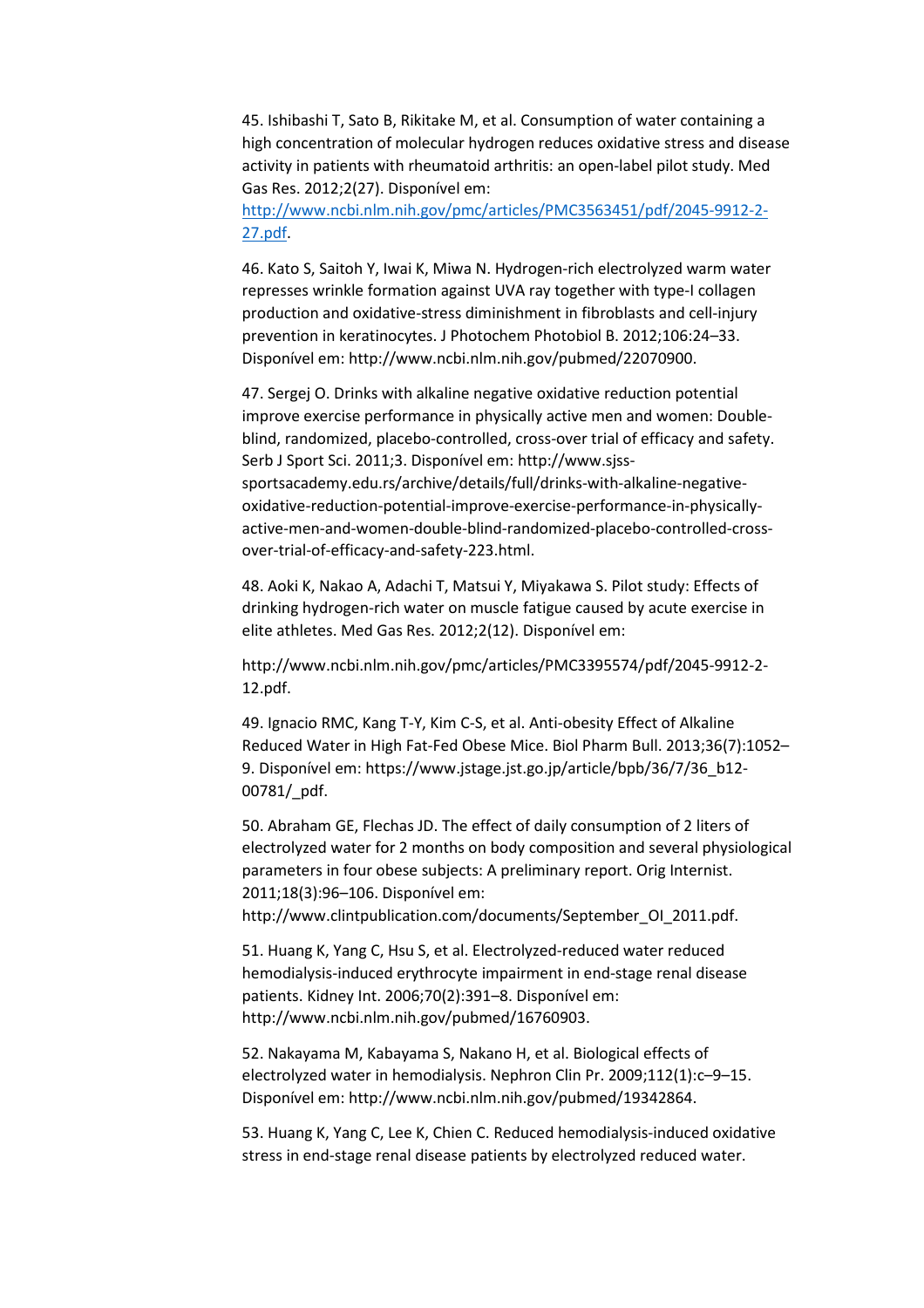Kidney Int. 2003;64(2):704–14. Disponível em: http://www.ncbi.nlm.nih.gov/pubmed/12846769.

54. Vorobjeva N. Selective stimulation of the growth of anaerobic microflora in the human intestinal tract by electrolyzed reducing water. Med Hypotheses. 2005;64(3):543–6. Disponível em: http://www.ncbi.nlm.nih.gov/pubmed/15617863.

55. Park S-K, Qi X-F, Song S-B, et al. Electrolyzed-reduced water inhibits acute ethanol-induced hangovers in Sprague-Dawley rats. Biomed Res. 2009;30(5):263–9. Disponível em: https://www.jstage.jst.go.jp/article/biomedres/30/5/30\_5\_263/\_pdf.

56. Adeva M, Souto G. Diet-induced metabolic acidosis. Clin Nutr. 2011;30(4):416–21. Disponível em:

http://www.ncbi.nlm.nih.gov/pubmed/21481501.

57. Frasseto L, Morris R, Sellmeyer D, Todd K, Sebastian A. Diet, evolution and aging--the pathophysiologic effects of the post-agricultural inversion of the potassium-to-sodium and base-to-chloride ratios in the human diet. Eur J Nutr. 2001;40(5):200–13. Disponível em:

http://www.ncbi.nlm.nih.gov/pubmed/11842945.

58. Remer T. Influence of nutrition on acid-base balance-metabolic aspects. Eur J Nutr. 2001;40(5):214–20. Disponível em:

http://www.ncbi.nlm.nih.gov/pubmed/11842946.

59. Lonergan E. Aging and the kidney: adjusting treatment to physiologic change. Geriatrics. 1988;43(3):27–30. Disponível em:

http://www.ncbi.nlm.nih.gov/pubmed/3277889.

60. Frasseto L, Sebastian A. Age and systemic acid-base equilibrium: analysis of published data. J Gerontol A Biol Sci Med Sci. 1996;51(1):B91–9. Disponível em: http://www.ncbi.nlm.nih.gov/pubmed/8548506.

61. Tareen N, Zadshir A, Martins D, Nagami G, Levine B, Norris K. Alterations in acid-base homeostasis with aging. J Natl Med Assoc. 2004;96(7):921–5. Disponível em:

http://www.ncbi.nlm.nih.gov/pmc/articles/PMC2568433/pdf/jnma00176- 0013.pdf.

62. Alpern R, Sakhaee K. The clinical spectrum of chronic metabolic acidosis: homeostatic mechanisms produce significant morbidity. Am J Kidney Dis. 1997;29(2):291–302. Disponível em: http://www.ncbi.nlm.nih.gov/pubmed/9016905.

63. Mitch W. Metabolic and clinical consequences of metabolic acidosis. J Nephrol. 2006;19(9):S70–5. Disponível em:

http://www.ncbi.nlm.nih.gov/pubmed/16736444.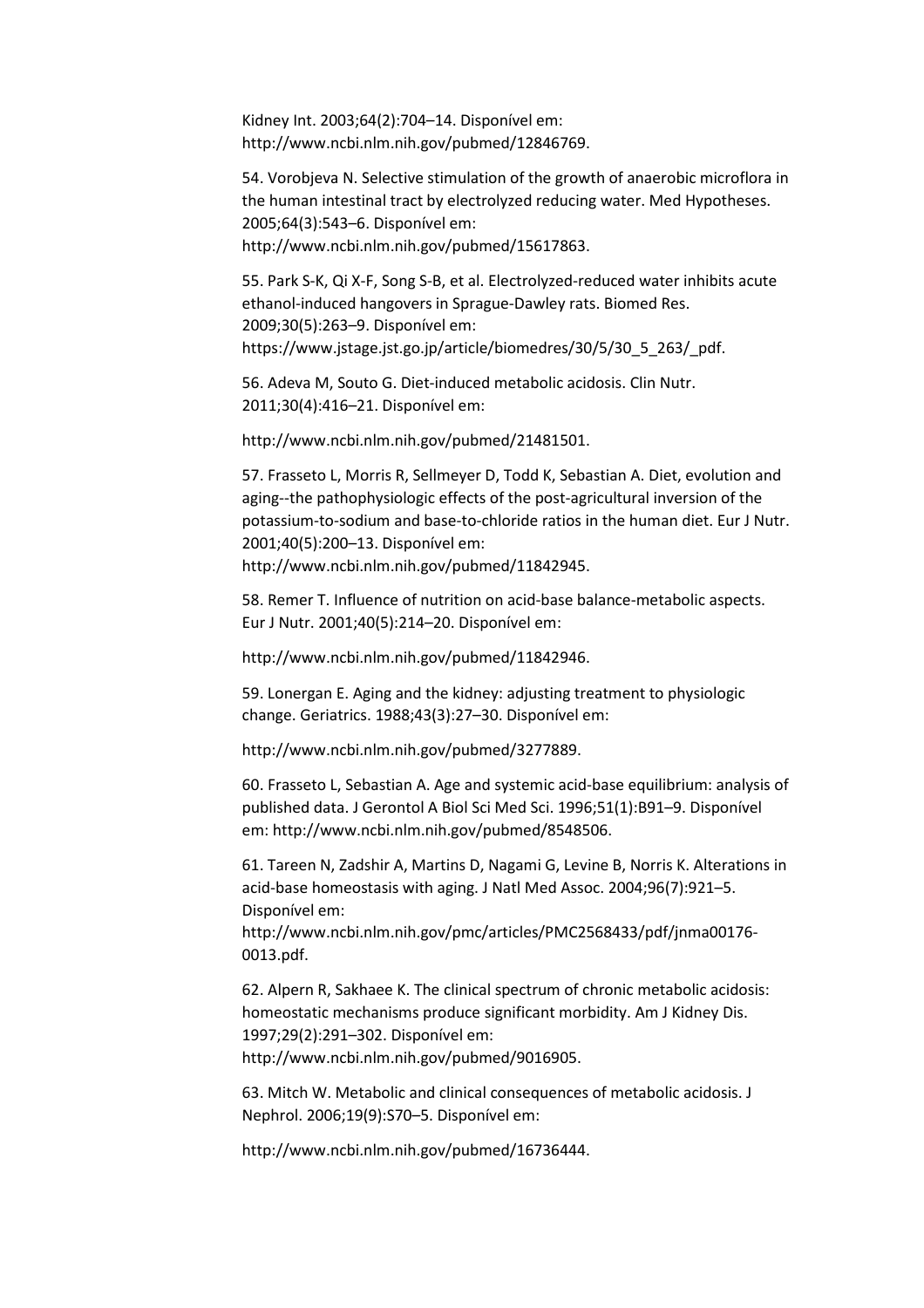64. Arnett T. Regulation of bone cell function by acid-base balance. Proc Nutr Soc. 2003;62(2):511–20. Disponível em:

http://www.ncbi.nlm.nih.gov/pubmed/14506899.

65. Frasseto L, Morris R, Sebastian A. Effect of age on blood acid-base composition in adult humans: role of age-related renal functional decline. Am J Physiol. 1996;271(6 Pt 2):F1114–22. Disponível em: http://www.ncbi.nlm.nih.gov/pubmed/8997384.

66. Pizzorno J, Frassetto L, Katzinger J. Diet-induced acidosis: is it real and clinically relevant? Br J Nutr. 2010;103(8):1185–94. Disponível em: http://www.ncbi.nlm.nih.gov/pubmed/20003625.

67. Murakami K, Sasaki S, Takahashi Y, Uenishi K. Association between dietary acid-base load and cardiometabolic risk factors in young Japanese women. Br J Nutr. 2008;100(3):642–51. Disponível em: http://www.ncbi.nlm.nih.gov/pubmed/18279559.

68. Souto G, Donapetry C, Adeva M. Metabolic Acidosis-Induced Insulin Resistance and Cardiovascular Risk. Metab Syndr Relat Disord. 2011;9(4):247– 253. Disponível em:

http://www.ncbi.nlm.nih.gov/pmc/articles/PMC3155690/pdf/met.2010.0108. pdf.

69. DeFronzo R, Beckles A. Glucose intolerance following chronic metabolic acidosis in man. Am J Physiol. 1979;236(4):E328–34. Disponível em: http://www.ncbi.nlm.nih.gov/pubmed/434194.

70. Mandel E, Curhan G, Taylor E. Plasma bicarbonate and risk of type 2 diabetes mellitus. CMAJ. 2012;184(13):E719–725. Disponível em: http://www.ncbi.nlm.nih.gov/pmc/articles/PMC3447038/pdf/184e719.pdf.

71. Farwell W, Taylor E. Serum bicarbonate, anion gap and insulin resistance in the National Health and Nutrition Examination Survey. Diabet Med. 2008;25(7):798–804. Disponível em: http://www.ncbi.nlm.nih.gov/pubmed/18644066.

72. Arnett T. Extracellular pH Regulates Bone Cell Function. J Nutr. 2008;138(2):415S–418S. Disponível em:

http://jn.nutrition.org/content/138/2/415S.full.pdf+html.

73. Nutr EJ. Acid-base imbalance and the skeleton. Bushinsky, DA. 2001;40(5):238–44. Disponível em:

http://www.ncbi.nlm.nih.gov/pubmed/11842949.

74. Maurer M, Riesen W, Muser J, Julter H, Krapf R. Neutralization of Western diet inhibits bone resorption independently of K intake and reduces cortisol secretion in humans. AM J Physiol Ren Physiol. 2003;284(1):F32–40. Disponível em:

http://ajprenal.physiology.org/content/284/1/F32.full-text.pdf+html.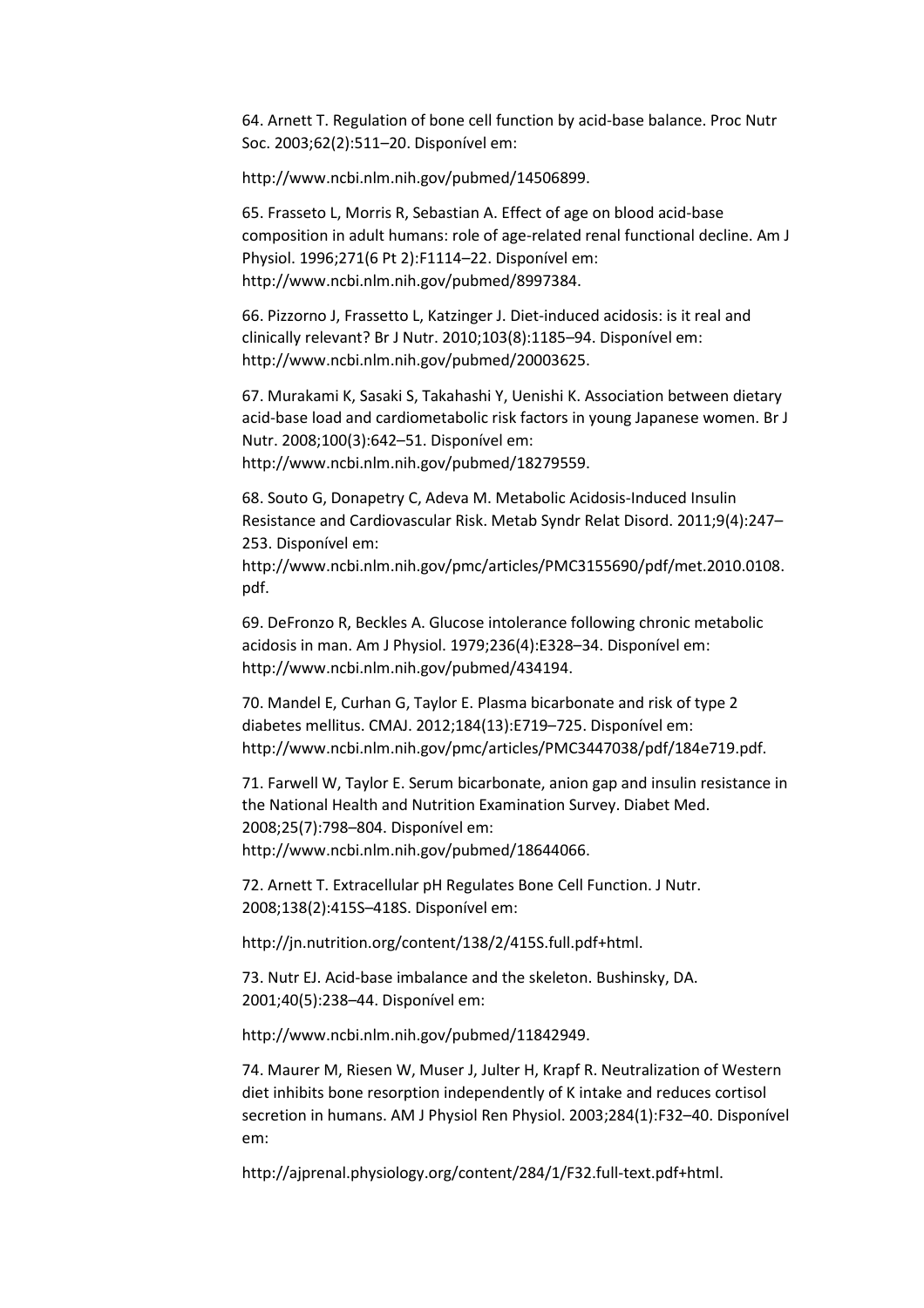75. Meghji S, Morrison M, Henderson B, Arnett T. pH dependence of bone resorption: mouse calvarial osteoclasts are activated by acidosis. Am JPhysiol Endocrinol Metab. 2001;280(1):E112–9. Disponível em:

http://ajpendo.physiology.org/content/280/1/E112.full-text.pdf+html.

76. Krieger N, Frick K, Bushinsky D. Mechanism of acid-induced bone resorption. Curr Opin Nephrol Hypertens. 2004;13(4):423–36. Disponível em: http://www.ncbi.nlm.nih.gov/pubmed/15199293.

77. Bushinsky D, Frick K. The effects of acid on bone. Curr Opin Nephrol Hyperten. 2000;9(4):369–79. Disponível em:

http://www.ncbi.nlm.nih.gov/pubmed/10926173.

78. Wynn E, Lanham-New S, Krieg M, Whittamore D, Burckhardt P. Low estimates of dietary acid load are positively associated with bone ultrasound in women older than 75 years of age with a lifetime fracture. J Nutr. 2008;138(7):1349–54. Disponível em: http://jn.nutrition.org/content/138/7/1349.full.pdf+html.

79. Dawson-Hughes B, Harris S, Ceglia L. Alkaline diets favor lean tissue mass in older adults. Am J Clin Nutr. 2008;87(3):662–5. Disponível em: http://www.ncbi.nlm.nih.gov/pmc/articles/PMC2597402/pdf/nihms75694.pdf.

80. Williams B, Layward E, Walls J. Skeletal muscle degradation and nitrogen wasting in rats with chronic metabolic acidosis. Clin Sci. 1991;80(5):457–62. Disponível em: http://www.ncbi.nlm.nih.gov/pubmed/1851685.

81. Robey I. Examining the relationship between diet-induced acidosis and cancer. Nutr Metab. 2012;9:72. Disponível em: http://www.ncbi.nlm.nih.gov/pmc/articles/PMC3571898/pdf/1743-7075-9- 72.pdf.

82. Schwalfenberg G. The Alkaline Diet: Is There Evidence That an Alkaline pH Diet Benefits Health? J Env Public Heal. 2012;2012. Disponível em: http://www.ncbi.nlm.nih.gov/pmc/articles/PMC3195546/pdf/JEPH2012- 727630.pdf.

83. Tucker K, Hannan M, Kiel D. The acid-base hypothesis: diet and bone in the Framingham Osteoporosis Study. Eur J Nutr. 2001;40(5):231–7. Disponível em: http://www.ncbi.nlm.nih.gov/pubmed/11842948.

84. Tucker K, Chen H, Hannan M, et al. Bone mineral density and dietary patterns in older adults: the Framingham Osteoporosis Study. Am J Clin Nutr. 2002;76(1):245–52. Disponível em: http://ajcn.nutrition.org/content/76/1/245.full.pdf+html.

85. Zerwekh J, Zou L, Pak C, Moe O, Preisig P. Biochemical and histological assessment of alkali therapy during high animal protein intake in the rat. Bone. 2009;45(5):1004–9. Disponível em:

http://www.ncbi.nlm.nih.gov/pmc/articles/PMC2753741/pdf/nihms-136358.pdf.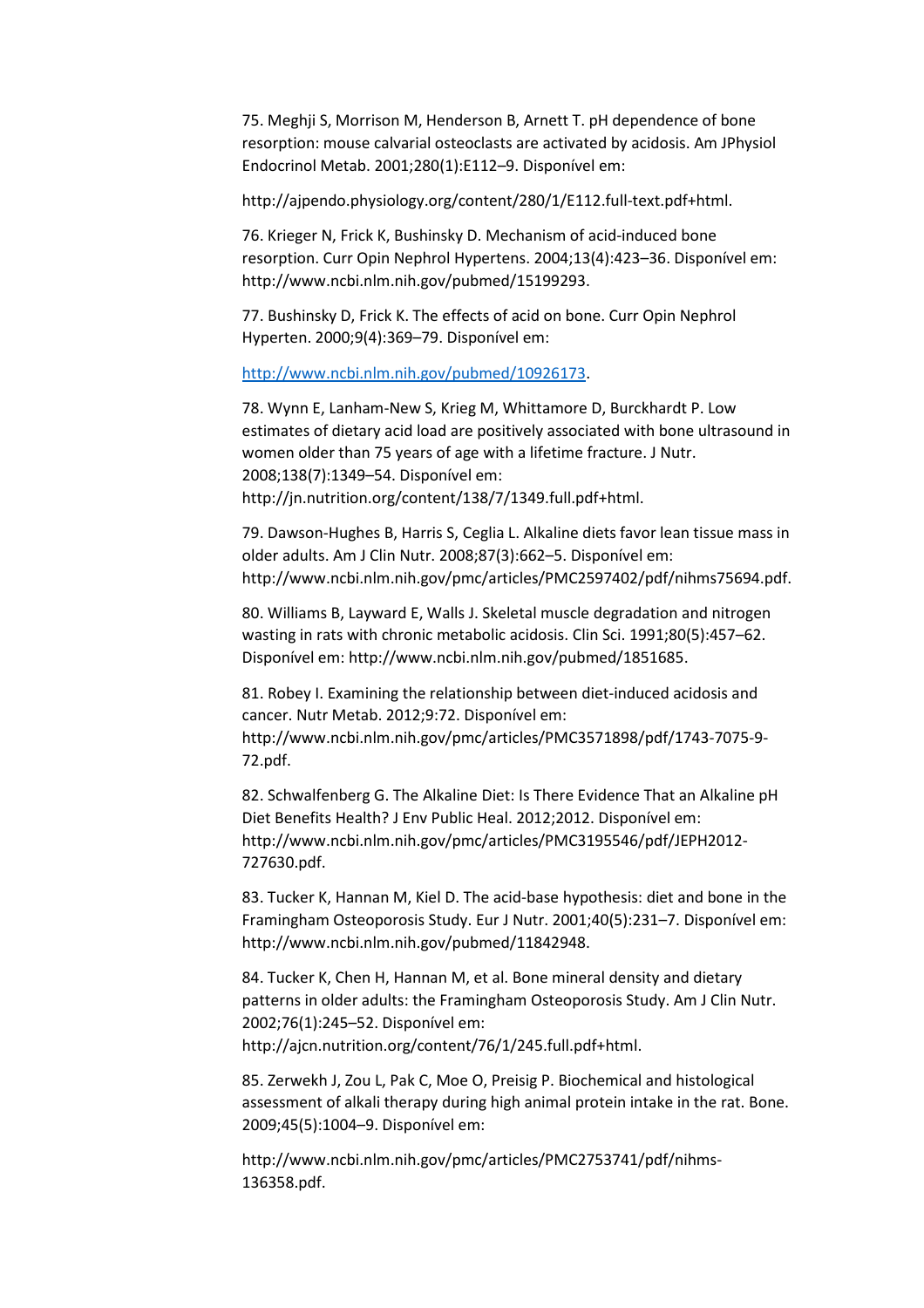86. Dawson-Hughes B, Harris S, Palermo N, Castaneda-Sceppa C, Rasmussen H, Dallal G. Treatment with potassium bicarbonate lowers calcium excretion and bone resorption in older men and women. J Clin Endocrinol Metab. 2009;94(1):96–102. Disponível em:

http://www.ncbi.nlm.nih.gov/pmc/articles/PMC2630872/.

87. Vormann J, Worlitschek M, Goedecke T, Silver B. Supplementation with alkaline minerals reduces symptoms in patients with chronic low back pain. J Trace Elem Med Biol. 2001;15(2-3):179–83. Disponível em:

http://www.ncbi.nlm.nih.gov/pubmed/11787986.

88. Ostojic S. Serum Alkalinization and Hydrogen-Rich Water in Healthy Men. Mayo Clin Proc. 2012;87(5):501–502. Disponível em: http://www.ncbi.nlm.nih.gov/pmc/articles/PMC3498110/pdf/main.pdf.

89. Abol-Enein H, Gheith O, Barakat N, Nour E, Sharaf A. Ionized alkaline water: new strategy for management of metabolic acidosis in experimental animals. Ther Apher Dial. 2009;13(3):220–4. Disponível em:http://www.ncbi.nlm.nih.gov/pubmed/19527469/.

- 6) Anti-Diabetic effect of alcaline-reduced water on OLEFT Rats August  $25<sup>th</sup>$  2005;
- 7) Voltage, The key to Rebuilding You Life\_Jerry Tennant
- 8) Avaliação da Eficiência de Remoção de Hormônios em Estaçôes de Tratamento de Efluentes Universidade Federal de Juiz de Fora Amanda de Mello Viali 2014
- 9) Study\_Vol12-No.2, Feb\_2004\_Cosmetic Dermatology Journal\_The efficacy and tolerability of electrolyzed oxidized water in treating mild to moderate ACNE\_Alpash Desai, DO;Cynthia J. Tam, DO;Kinnari Bhakta, BS;Tajas Desai, DO: Rashmi Sarkar, MD;Neil B. Desai BS;
- 10) Estresse Oxidativo\_Relação entre geração de espécies reativos e defesa do organismo\_Scielo BR\_Google Scholar H5M5 (2016);
- 11) A Fonte da Juventude\_Vol.1 Peter Kelder;
- 12) A Fonte da Juventude Vol.2 Peter Kelder;
- 13) Zeta Potential of kaolinite in the presence of ALKALI\_ALKALINE EARTH AND HYDROLYZABLE METAL IONS Yeliz Yukselen Abidin Kaya\_Received April  $16<sup>th</sup>$  Accepted October 22th 2002;
- 14) Reverse Aging Sang Whang;
- 15) Por que ficamos doentes Hayashi, Hidemitsu DR.;
- 16) Água como um nutracêmico\_Lucy Harasawa Uno, M.D; Mestre em Medicina USP; Ginecologia e Obstetrícia USP; Acupuntura UNIFESP;Prática Ortomolecular FAPES;Diretora da AMBBDORT;
- 17) ACID-ALKALINE BALANCE: ROLE IN CHRONIC DISEASE AND DETOXIFICATION\_Deanna M. Minich, PhD, FACN, CNS; Jeffrey S. Bland, PhD, FACN;
- 18) Anticancer Effect of Alkaline Reduced Water Kyu-Jae LEE1,2, Seung-Kyu PARK1,2, Jae-Won KIM1, Gwang-Young KIM1, Young-Suk RYANG5, Geun-Ha KIM 1, Hyun-Cheol CHO3, Soo-Kie KIM2,3, and Hyun-Won KIM2,41 Dept. of Parasitology, 2 Institute of Basic Medical Sciences, 3 Dept. of Microbiology, 4 Dept. of Biochemistry, Wonju College of Medicine, Yonsei Univ. ( Wonju , Korea) 5Dept. of Biomedical Laboratory Science and Institute of Health Science, College of Health Science, Yonsei Univ. ( Wonju , Korea);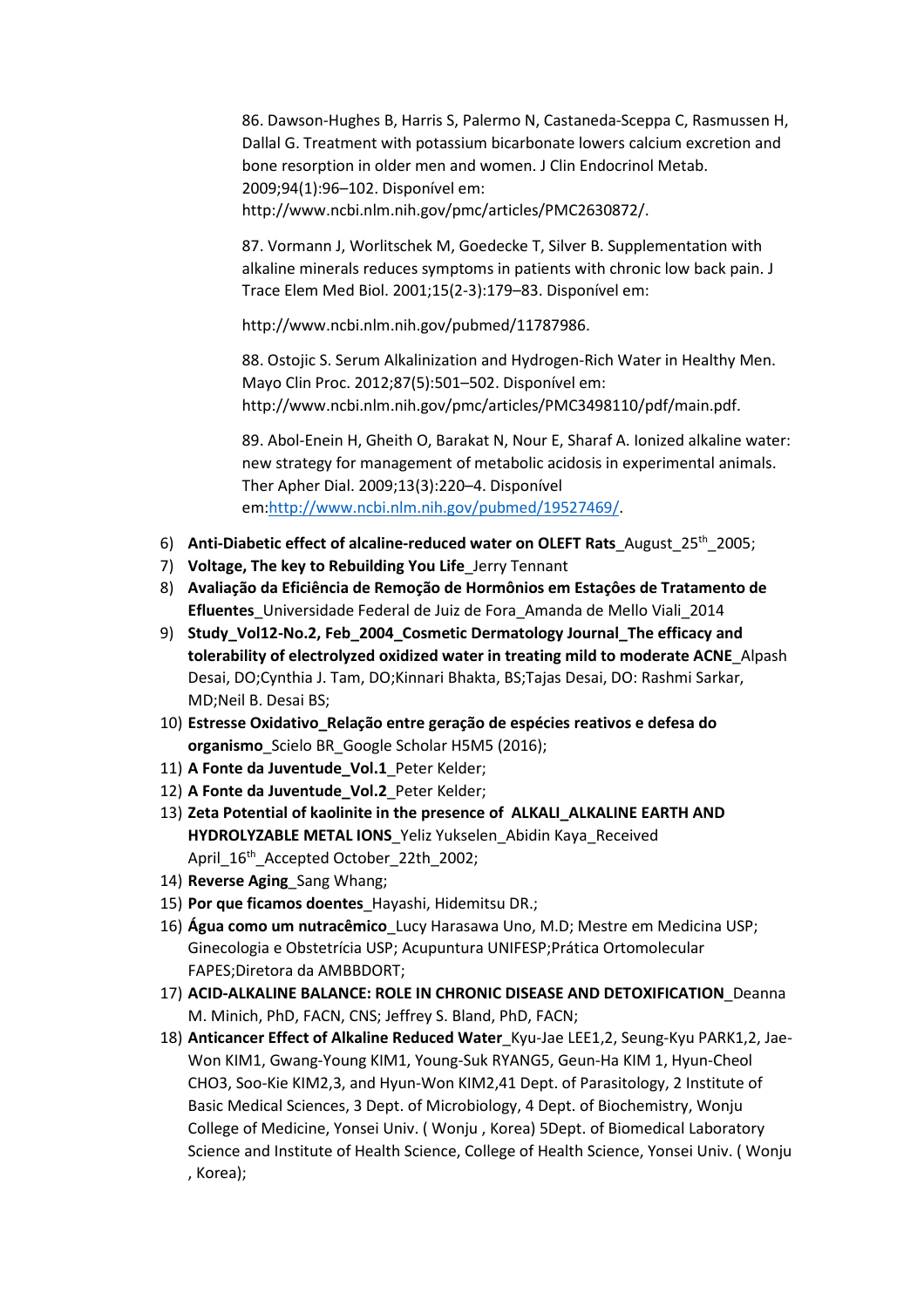- 19) Effect of Electrolyzed Water on Wound Healing Artificial Organs 2000; 24:984- 987\*Naoki Yahagi, \*Masashi Kono, \*Masaki Kitahara,\*Akito Ohmura, †Osao Sumita,‡Toshimasa Hashimoto, ‡Katsuaki Hori,‡Chen Ning-Juan, §Paul Woodson, ¶Shoji Kubota,\*\*Arata Murakami, and \*\*Shinichi Takamoto,\*Department of Anesthesiology, Teikyo University Mizonokuchi Hospital; †Coherent Technology Inc.;‡Faculty of Engineering, Tokyo Institute of Technology; §Basic Sciences Department, Kenmore Bastyr University; ¶Water Design Laboratories, and \*\*Department of Thoracic Surgery, University of Tokyo, Tokyo, Japan;
- 20) Inhibitory Effect of Electrolyzed Reduced Water on Tumor Angiogenesis Jun YE,a,b Yuping LI,a,c Takeki HAMASAKI,d Noboru NAKAMICHI,e Takaaki KOMATSU,d Taichi KASHIWAGI,d Kiichiro TERUYA,a,d Ryuhei NISHIKAWA,d Takeshi KAWAHARA,d Kazuhiro OSADA,d Kazuko TOH,d Masumi ABE,d Huaize TIAN,d Shigeru KABAYAMA,f Kazumichi OTSUBO,f Shinkatsu MORISAWA,f Yoshinori KATAKURA,a,d and Sanetaka SHIRAHATA\*,a,daGraduate School of Systems Life Sciences, Kyushu University; dDepartment of Genetic Resources Technology, Faculty of Agriculture, Kyushu University; 6–10–1 Hakozaki, Higashi-ku, Fukuoka 812–8581, Japan: bKey Laboratory of the Ministry of Education for Cell Biology and Tumor Cell Engineering, School of Life Science, Xiamen University; Fujian, 361005 P.R. China: c School of Life Sciences, Nanchang University of Science and Technology; Nanchang 330006, P.R.China: e Functional Water Cell Analysis Center Co., Ltd.; Fukuoka 812–0053, Japan: and f Nihon Trim Co., Ltd.; 1–8–34 Oyodonaka, Kita-ku, Osaka 531–0076, Japan.Received June 9, 2007; accepted October 16, 2007; published online October 17, 2007;
- 21) Efficacy of Electrolyzed Oxidizing Water for Inactivating Escherichia coli O157:H7, Salmonella enteritidis, and Listeria monocytogenes KUMAR S. VENKITANARAYANAN,1 GABRIEL O. EZEIKE,2 YEN-CON HUNG,2 AND MICHAEL P. DOYLE2\* Department of Animal Science, University of Connecticut, Storrs, Connecticut 06269,1 and Center for Food Safety and Quality Enhancement, College of Agricultural and Environmental Sciences, University of Georgia, Griffin, Georgia 30223-17972\_Received 14 December 1998/Accepted 18 June 1999;
- 22) The mechanism of the enhanced antioxidant effects against
- 23) superoxide anion radicals of reduced water produced by
- 24) electrolysis\_Kokichi Hanaoka \*, Dongxu Sun, Richard Lawrence a, c c, Yoshinori Kamitanib, Gabriel Fernandesc aBio-REDOX Laboratory Inc. 1187-4, Oaza-Ueda, Uedashi, Nagano-ken 386-0001, Japan\_bHoshizaki Electric Company, Limited 3-16 Minamiyakata, Toyoake, cAichi-ken 470-1194, Japan Divison of Clinical Immunology, Department of Medicine, University of Texas Health Science Center at San Antonio, San Antonio, TX 78229, USA Received 8 July 2003; received in revised form 22 August 2003; accepted 22 August 2003;
- 25) Electrolyzed–Reduced Water Scavenges Active Oxygen Species and Protects DNA from Oxidative Damage Sanetaka Shirahata,1 Shigeru Kabayama, Mariko Nakano, Takumi Miura, Kenichi Kusumoto, Miho Gotoh, Hidemitsu Hayashi,\* Kazumichi Otsubo,\*\*Shinkatsu Morisawa,\*\* and Yoshinori Katakura Institute of Cellular Regulation Technology, Graduate School of Genetic Resources Technology, Kyushu University, 6-10-1\_Hakozaki, Higashi-ku, Fukuoka 812-81, Japan; \*Water Institute, Nisshin Building 9F, 2-5-10 Shinjuku, Tokyo 160, Japan; and \*\*Nihon Trim Co. Ltd., Meiji Seimei Jusou Building 6F, 1-2-13 Shinkitano, Yodogawa-ku, Osaka 532, Japan Received March 21, 1997;